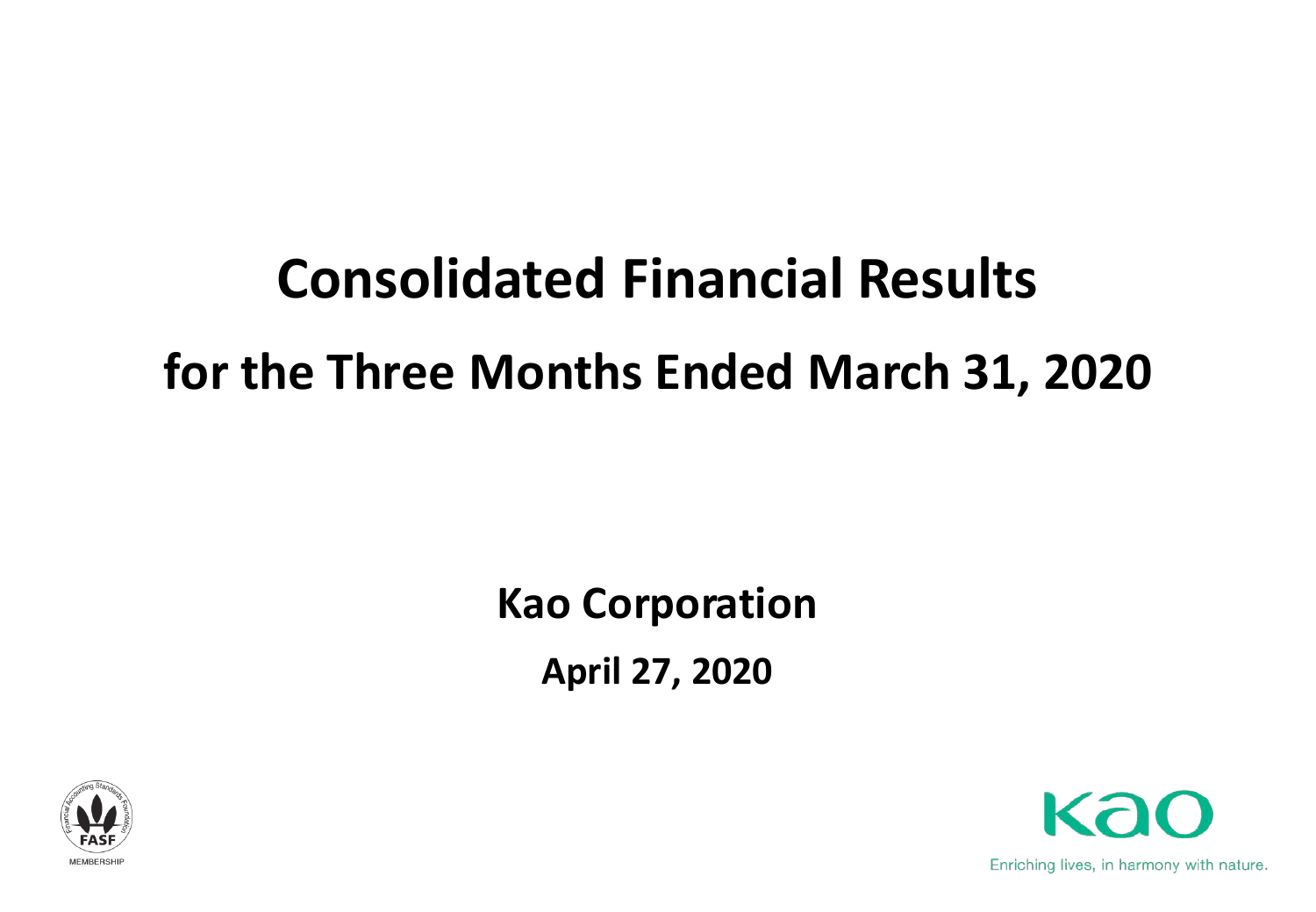### Overview of January-March 2020 and Forecasts

#### **Overview of January-March 2020**

Due to the novel coronavirus (COVID-19) pandemic, sales and operating income decreased in the Cosmetics Business, which was impacted by a decline in inbound demand and other factors, and in the business for hair salons in the Americas and Europe, which was impacted by salon closures. On the other hand, sales of hygiene-related products grew in Japan and Asia, and on a consolidated basis the Kao Group achieved increases in net sales (on a like-for-like basis) and operating income.

#### Cosmetics Business:

Sales and operating income decreased due to the impact of factors including a decline in inbound demand, a drop in makeup sales as a result of restrictions on going outside, limitations on counseling activities in stores, and store closures in the Americas and Europe. Sales by Kao China were on a recovery track from March. Sales of the eleven global strategy brands (G11) and eight regional strategy brands (R8) decreased 2% and 13%, respectively, compared with the same period a year earlier.

#### Skin Care and Hair Care Business:

Sales of *Bioré* hand soap and hand sanitizer grew substantially due to heightened awareness of hygiene. Sales of UV care and other seasonal products decreased due to the impact of restrictions on going outside. Although there was COVID-19-related special demand in the business for the mass market in the Americas, sales and operating income declined in the business for hair salons due to the closure of salons in the Americas and Europe.

#### Human Health Care Business:

In Japan, sales and market share of *Laurier* sanitary napkins increased substantially due to strong performance by high-value-added products and COVID-19-related special demand for the products. Sales of *Merries* baby diapers remained strong in Indonesia, but decreased compared with the same period a year earlier both in Japan and at Kao China. Sales of personal health products were firm.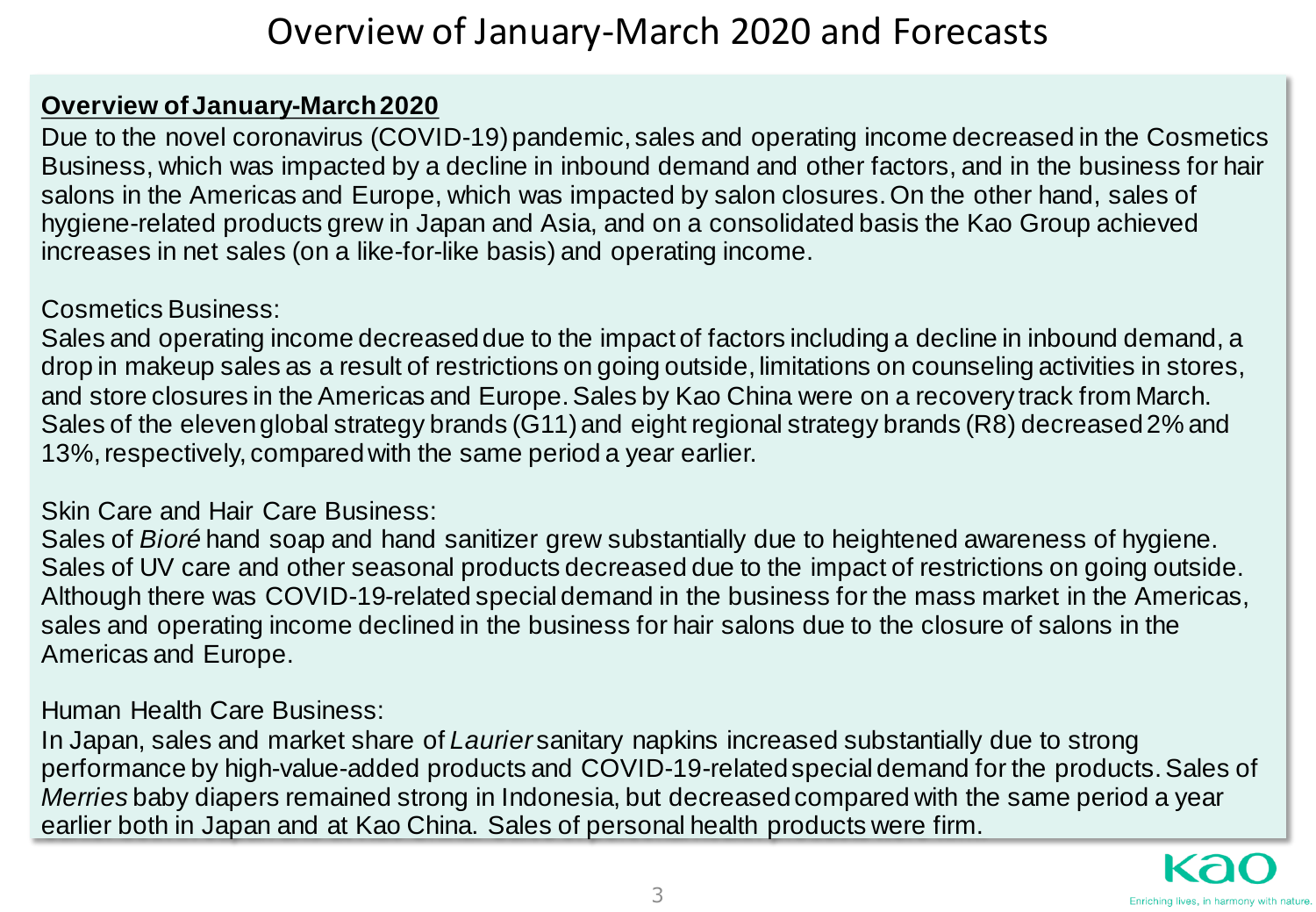### Overview of January-March 2020 and Forecasts

Fabric and Home Care Business:

Sales of bleach, kitchen cleaning agents and dishwashing detergents grew substantially in Japan due to heightened awareness of hygiene. Sales of hygiene-related products also grew substantially in Asia.

#### Chemical Business:

Although demand decreased in some customer industries, sales were firm for oleo chemical products for use in hygiene-related products. The Kao Group secured operating income at the same level as in the same period a year earlier.

#### **Forecast**

- Because the business environment continues to deteriorate in the second quarter, both net sales and operating income are expected to face severe conditions.
- It is difficult to predict when conditions will return to normal from the pandemic, or the status in each country and region, and judging by the present situation, economic recovery will also take time.
- The business environment in the second half of the year remains unpredictable, with a high hurdle for year-on-year comparisons due to last-minute demand in Japan ahead of the consumption tax rate increase in September 2019.
- Going forward, the Kao Group aims to achieve its announced figures as it anticipates cost reductions associated with the decline in the price of crude oil and will review all its measures and expenses. The Kao Group leaves the forecast of consolidated results unchanged at present and will consider the situation at the end of the second quarter.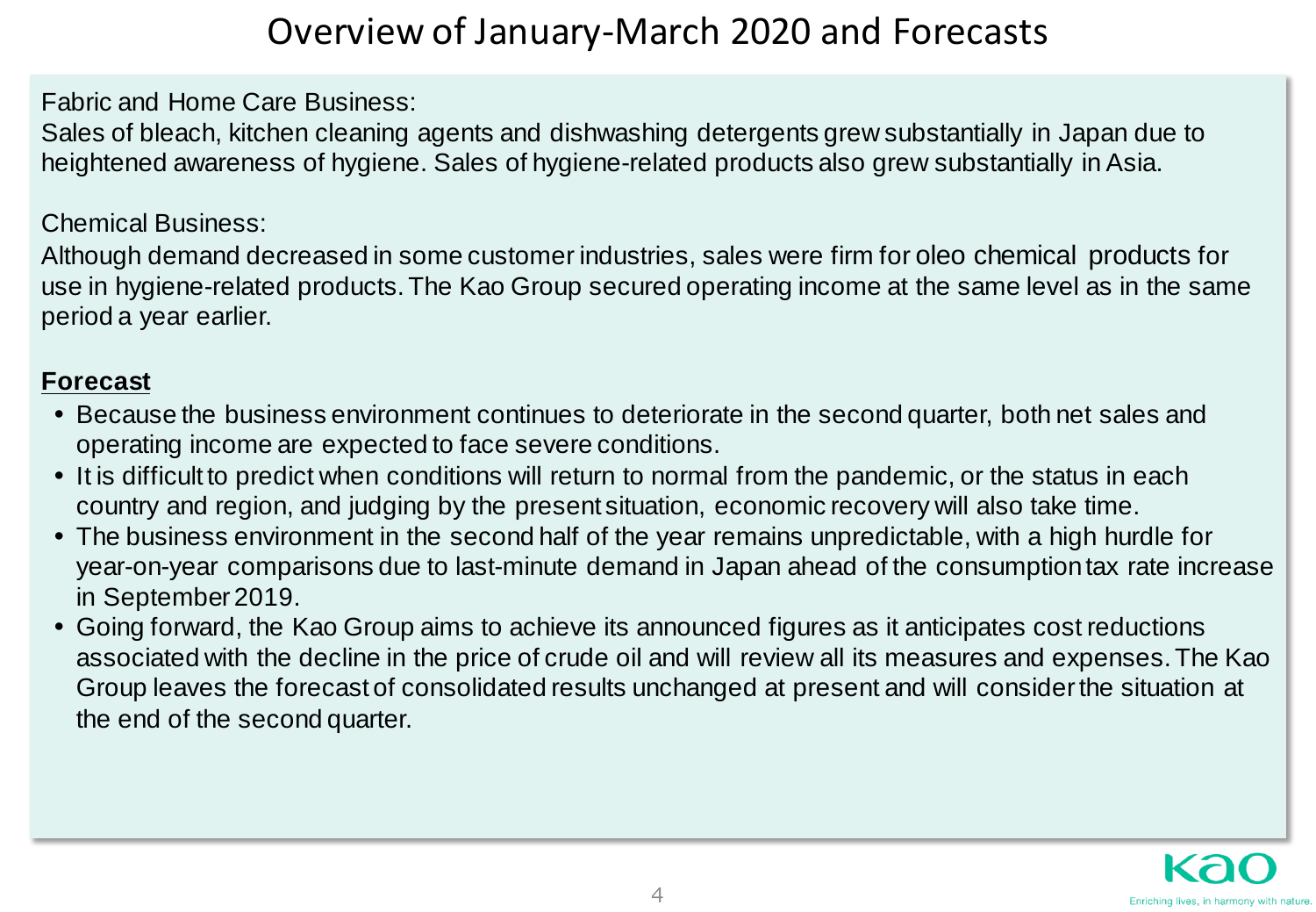### Highlights of Consolidated Financial Results

| Consumer Products Market 1<br>(January - March 2020)                                                                   |                                                              |        |          |         |  |  |  |  |  |  |  |  |
|------------------------------------------------------------------------------------------------------------------------|--------------------------------------------------------------|--------|----------|---------|--|--|--|--|--|--|--|--|
| Growth of household and personal care market in Japan: <sup>2</sup> SRI +9 points/SCI +6 points                        |                                                              |        |          |         |  |  |  |  |  |  |  |  |
| Growth of cosmetics market in Japan: <sup>3</sup> Decreased significantly compared with the same period a year earlier |                                                              |        |          |         |  |  |  |  |  |  |  |  |
| Consumer purchase price for 15 major household and personal care categories in Japan: <sup>4</sup> +2 points           |                                                              |        |          |         |  |  |  |  |  |  |  |  |
| Consolidated Operating Results (Three months ended March 31)                                                           |                                                              |        |          |         |  |  |  |  |  |  |  |  |
| (Billion yen)                                                                                                          | FY2019                                                       | FY2020 | Growth % | Change  |  |  |  |  |  |  |  |  |
| Net sales                                                                                                              | 346.9                                                        | 337.8  | (2.6)    | (9.1)   |  |  |  |  |  |  |  |  |
|                                                                                                                        | Effect of currency translation <sup>5</sup>                  |        |          |         |  |  |  |  |  |  |  |  |
|                                                                                                                        | Impact of change in method of recognizing sales <sup>6</sup> | (2.3)  | (8.1)    |         |  |  |  |  |  |  |  |  |
|                                                                                                                        | Like-for-like growth excluding above impact                  | $+0.6$ | $+2.1$   |         |  |  |  |  |  |  |  |  |
| Operating income                                                                                                       | 38.2                                                         | 39.3   | $+2.8$   | $+1.1$  |  |  |  |  |  |  |  |  |
| Operating margin                                                                                                       | 11.0%                                                        | 11.6%  |          |         |  |  |  |  |  |  |  |  |
| Income before income taxes                                                                                             | 38.6                                                         | 37.3   | (3.4)    | (1.3)   |  |  |  |  |  |  |  |  |
| Net income                                                                                                             | 27.0                                                         | 27.2   | $+0.6$   | $+0.2$  |  |  |  |  |  |  |  |  |
| Net income attributable to owners of the parent                                                                        | 26.4                                                         | 26.7   | $+0.9$   | $+0.2$  |  |  |  |  |  |  |  |  |
| EBITDA (Operating income + Depr. & Amort.) <sup>7</sup>                                                                | 54.1                                                         | 56.3   | $+4.0$   | $+2.2$  |  |  |  |  |  |  |  |  |
| Basic earnings per share (yen)                                                                                         | 54.33                                                        | 55.45  | $+2.1$   | $+1.12$ |  |  |  |  |  |  |  |  |

1. SRI: Estimates based on POS data from approx. 3,000 retail outlets nationwide / SCI: Purchasing data from approx. 50,000 consumer monitors nationwide SLI: Purchasing data for cosmetics, skin care and hair care products from approx. 40,000 female monitors nationwide. [Surveys by INTAGE Inc.]

2. Year-on-year growth rate of market size on a value basis (yen). (Source: SRI POS data, SCI data)

3. Year-on-year growth rate of market size on a value basis (yen). (Source: SLI data based on Kao's definition. Survey excludes inbound demand.)

4. Comparison with the same period of the previous fiscal year (Source: SRI POS data)

5. Exchange rates: 108.95 yen/USD, 120.18 yen/Euro, 15.61 yen/Yuan

6. As of the fiscal year ending December 31, 2020, the Company has changed its method of recognizing sales for some transactions from the gross amount to the net amount

7. Excluding depreciation of right-of-use assets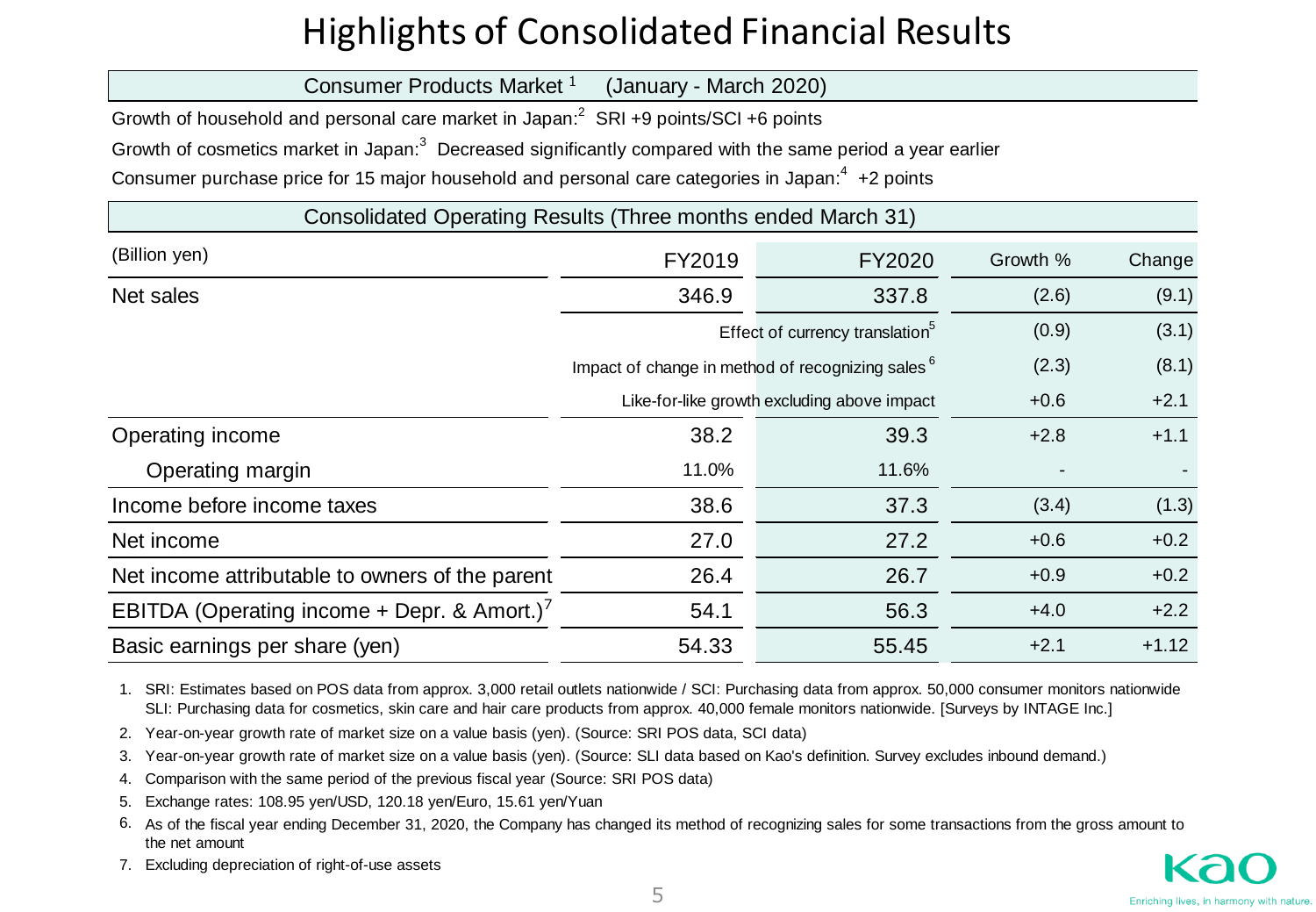### Consolidated Net Sales by Segment/Geographic Area



- 1. Net sales of the Chemical Business include intersegment transactions
- 2. Excluding the effect of currency translation

 Also excluding the effect of the change in the Company's method of recognizing sales for some transactions for the Skin Care and Hair Care Business from the gross amount to the net amount as of the fiscal year ending December 31, 2020.

Sales by geographic region are classified based on the location of the sales recognized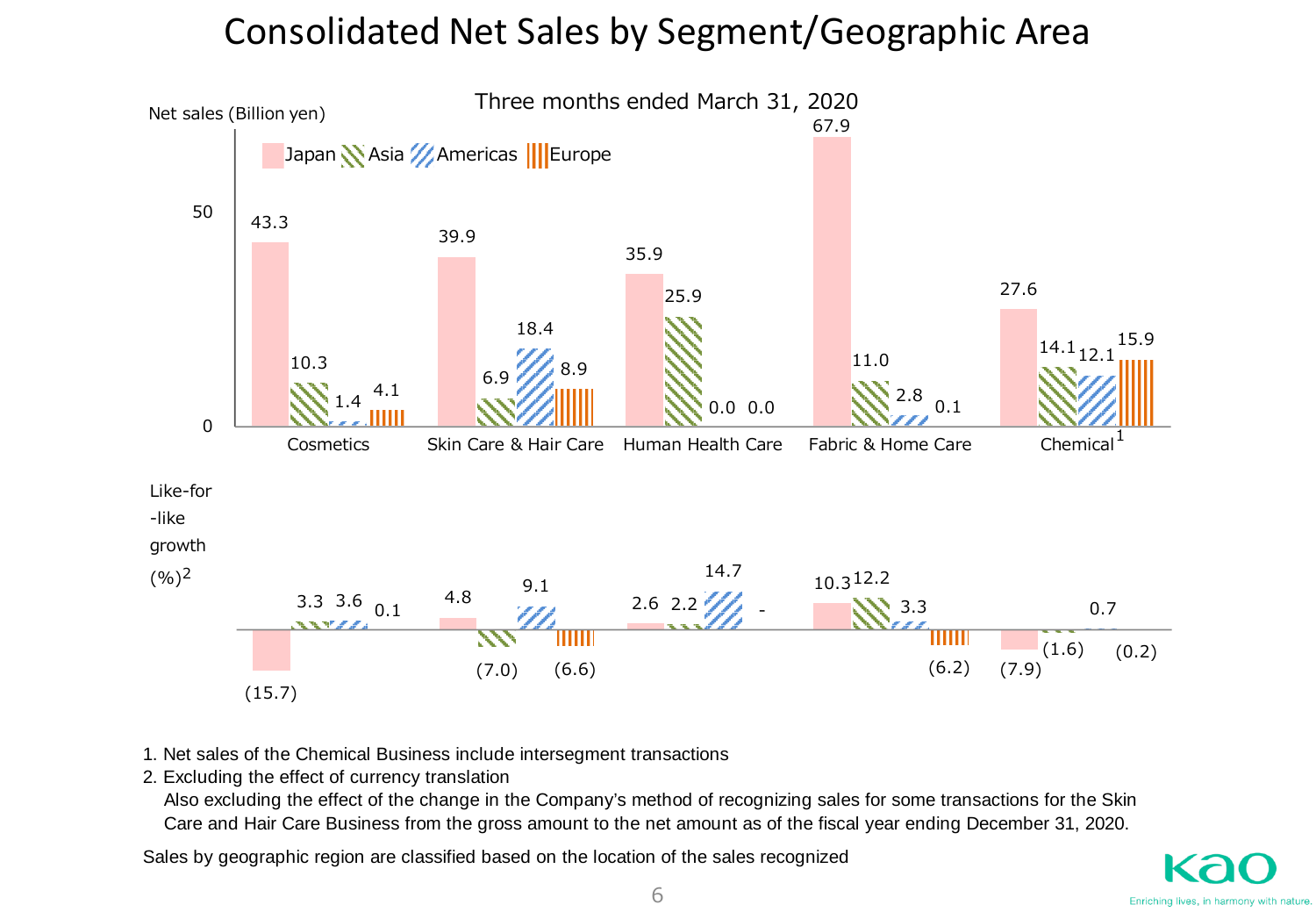### Consolidated Results by Segment

| Three months ended March 31           |                                         |           |        |                       |                        |        |        |                    |        |        |  |  |
|---------------------------------------|-----------------------------------------|-----------|--------|-----------------------|------------------------|--------|--------|--------------------|--------|--------|--|--|
|                                       |                                         | Net sales |        |                       | Operating income       |        |        | Operating margin % |        |        |  |  |
| (Billion yen)                         |                                         | FY2019    | FY2020 | Growth Like-for-<br>% | like $\%$ <sup>1</sup> | FY2019 | FY2020 | Change             | FY2019 | FY2020 |  |  |
|                                       | <b>Cosmetics Business</b>               | 67.3      | 59.2   | (12.1)                | (11.4)                 | 6.2    | 0.1    | (6.0)              | 9.2    | 0.2    |  |  |
|                                       | <b>Skin Care and Hair Care Business</b> | 80.6      | 74.1   | (8.1)                 | 3.1                    | 10.7   | 11.3   | 0.7                | 13.2   | 15.3   |  |  |
|                                       | <b>Human Health Care Business</b>       | 61.1      | 61.9   | 1.3                   | 2.5                    | 2.9    | 5.1    | 2.2                | 4.7    | 8.3    |  |  |
|                                       | <b>Fabric and Home Care Business</b>    | 74.3      | 81.8   | 10.0                  | 10.2                   | 11.0   | 15.3   | 4.2                | 14.9   | 18.7   |  |  |
| <b>Consumer Products Business</b>     |                                         | 283.4     | 276.9  | (2.3)                 | 1.3                    | 30.8   | 31.8   | 1.1                | 10.9   | 11.5   |  |  |
| Chemical Business <sup>2</sup>        |                                         | 73.4      | 69.8   | (5.0)                 | (3.4)                  | 7.7    | 7.8    | 0.1                | 10.5   | 11.1   |  |  |
| Total                                 |                                         | 356.8     | 346.7  | (2.8)                 | 0.3                    | 38.5   | 39.6   | 1.1                |        |        |  |  |
| <b>Elimination and Reconciliation</b> |                                         | (9.9)     | (8.9)  |                       |                        | (0.3)  | (0.3)  | (0.1)              |        |        |  |  |
| Consolidated                          |                                         | 346.9     | 337.8  | (2.6)                 | 0.6                    | 38.2   | 39.3   | 1.1                | 11.0   | 11.6   |  |  |

1. Excluding the effect of currency translation

 Also excluding the effect of the change in the Company's method of recognizing sales for some transactions for the Skin Care and Hair Care Business from the gross amount to the net amount as of the fiscal year ending December 31, 2020.

2. Net sales and operating income of the Chemical Business include intersegment transactions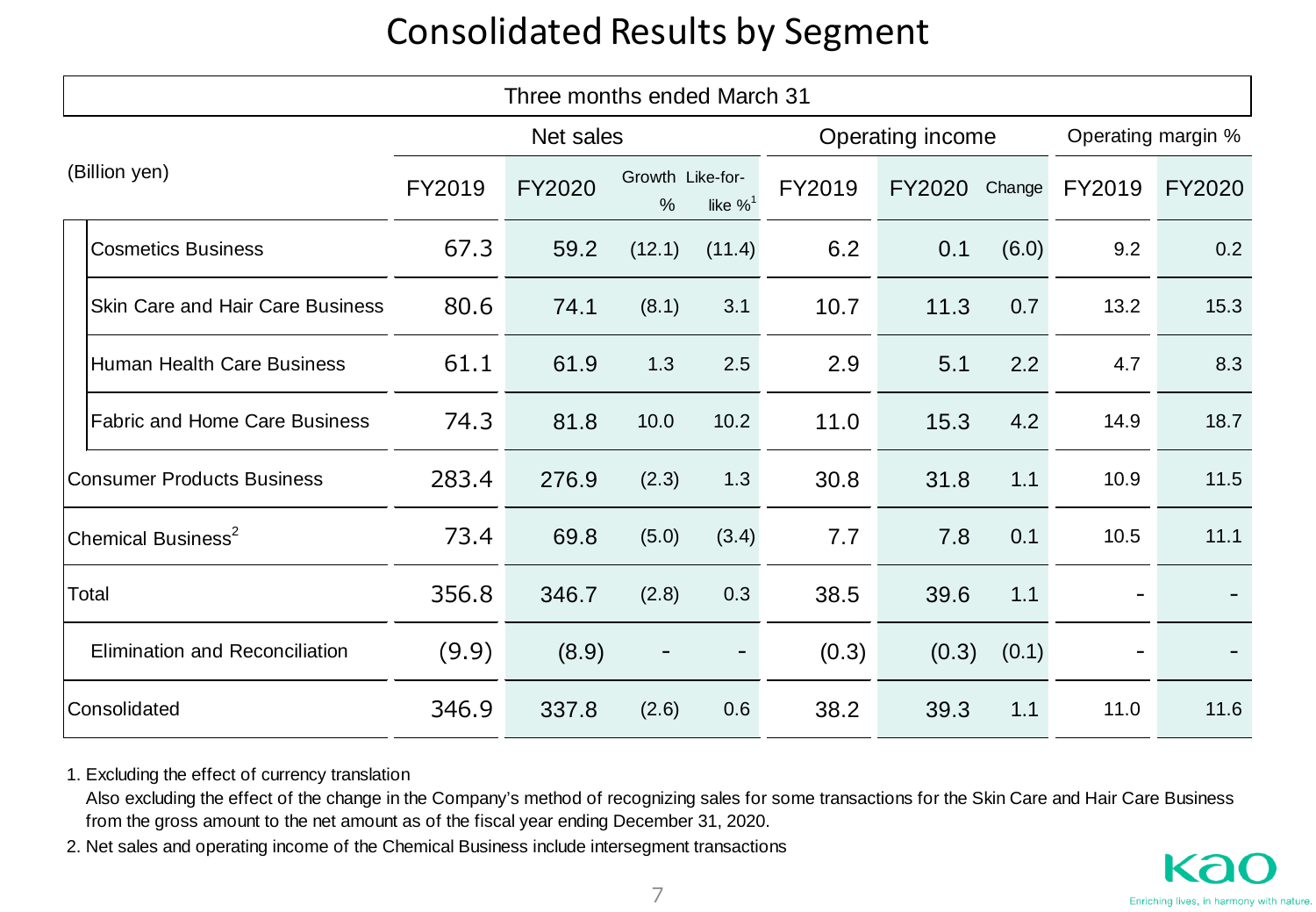### Consolidated Results by Segment

Three months ended March 31, 2020



1. Net sales and operating income of the Chemical Business include intersegment transactions

2. Excluding the effect of currency translation

 Also excluding the effect of the change in the Company's method of recognizing sales for some transactions for the Skin Care and Hair Care Business from the gross amount to the net amount as of the fiscal year ending December 31, 2020.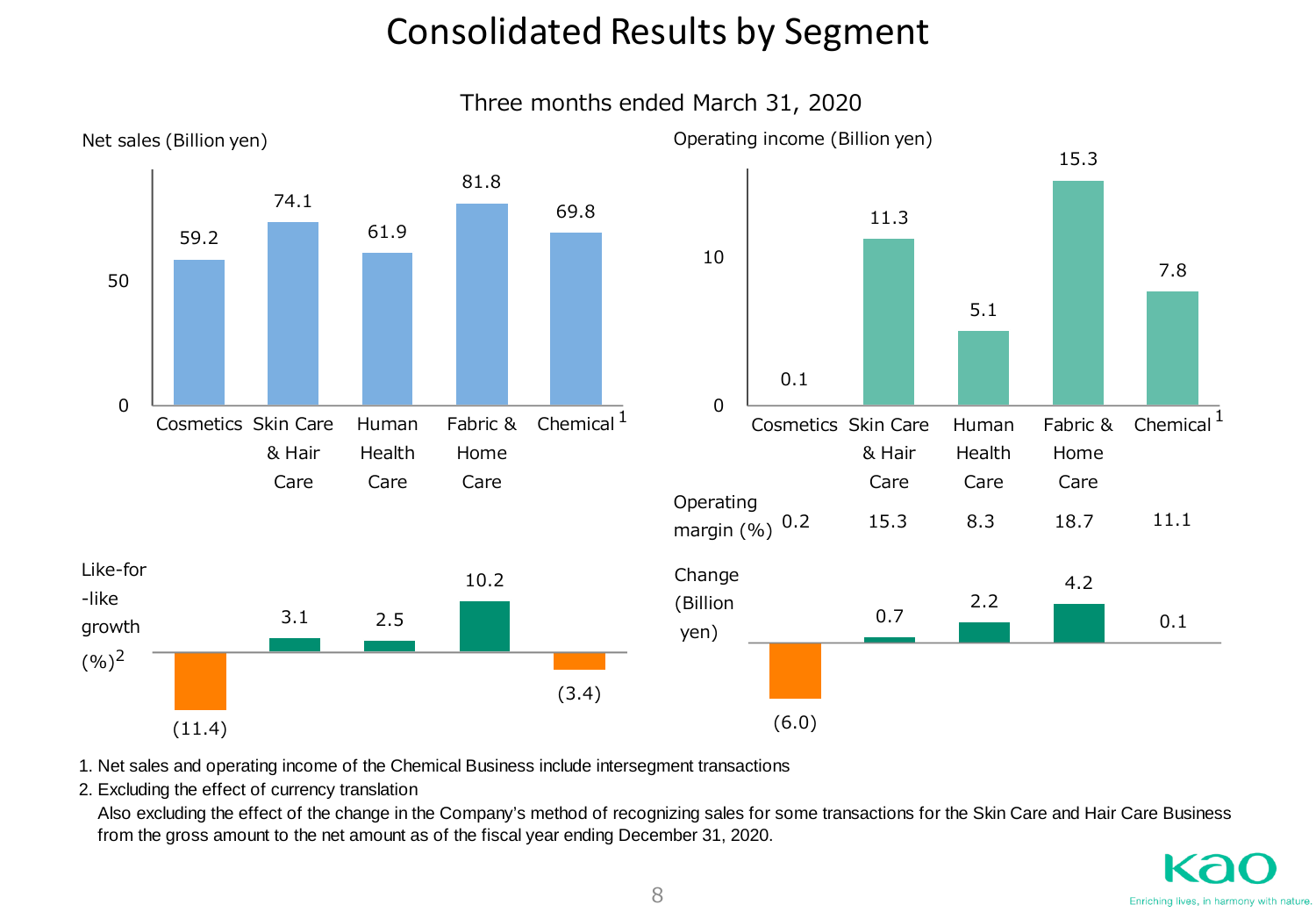### Analysis of Change in Consolidated Operating Income



\* Excluding the effect of currency translation